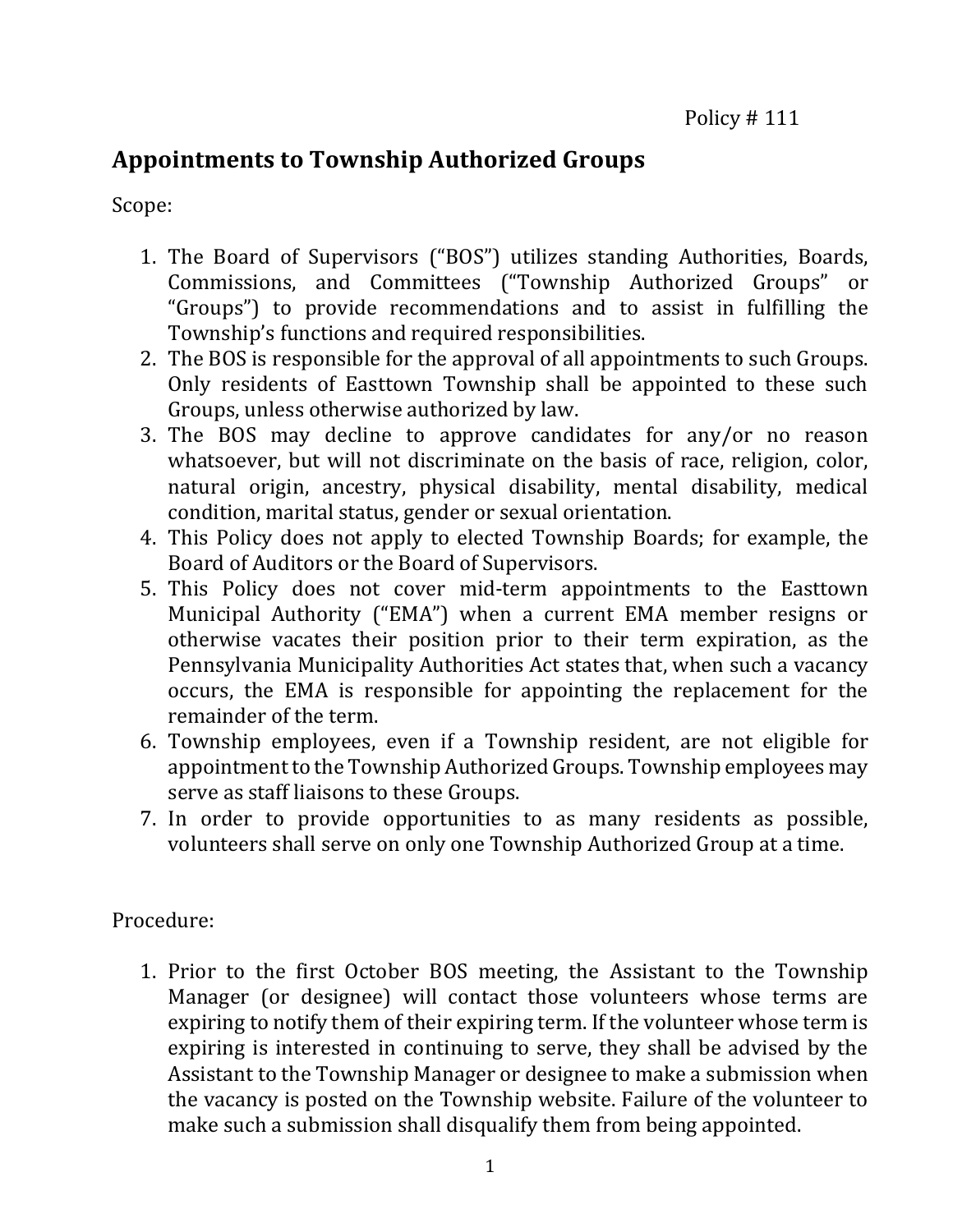- 2. At that first BOS regular meeting in October, the Township Manager will announce the available volunteer positions due to term expirations, and indicate that such position openings will be posted on the Township website. The posting shall include the basic qualifications and the responsibilities of the position, along with the position's submission requirements, as well as the beginning and ending dates for interested volunteers to apply.
- 3. Once the deadline for submissions expires, the Township Manager will distribute to the BOS all the candidate submissions and related correspondence that were received by the Township.
- 4. The Township Manager will then contact the Chairperson of the Township Authorized Group that has the vacancy and provide them with the related candidate(s) submissions and associated correspondence. The Township Manager will indicate to the Chairperson of the Township Authorized Group when a recommendation from their Group, should they chose to make one, be submitted to the Township Manager. The Group who has the vacancy can decide to make a recommendation by reviewing the candidates' submissions and/or optionally conducting interviews of the candidates. The Township Manager should advise the Chairperson of the Group that a recommendation from the Group does not guarantee approval by the BOS of their selected candidate(s).
- 5. The BOS Chair and one Supervisor liaison to the Group with the vacancy will review all candidate submissions, consider any recommendations received from the Group with the vacancy, and identify the candidate(s) they recommend for BOS appointment.
- 6. Since there are no Supervisor liaisons to the Vacancy Board, the Emergency Management Organization or to the Zoning Hearing Board, when vacancies occur on the Vacancy Board or on the Zoning Hearing Board, two Supervisors, as publicly designated by the BOS, will review all candidate submissions received for any such vacancy, consider recommendations from the Board having such vacancy, and identify the candidate(s) they recommend for BOS appointment.
- 7. All recommended actions to appoint candidate(s) are promptly placed on the agenda of a BOS meeting.
- 8. Upon appointment by the BOS, the appointed candidate(s) is notified by the Assistant to the Township Manager (or designee). The Assistant to the Township Manager (or designee) provides the appointed volunteer with appropriate background materials, contact lists, and the upcoming meeting schedule for the Group to which they were appointed.
- 9. The Assistant to the Township Manager (or designee) will promptly notify, in writing, all of the candidates who applied to thank them for their interest and willingness to serve.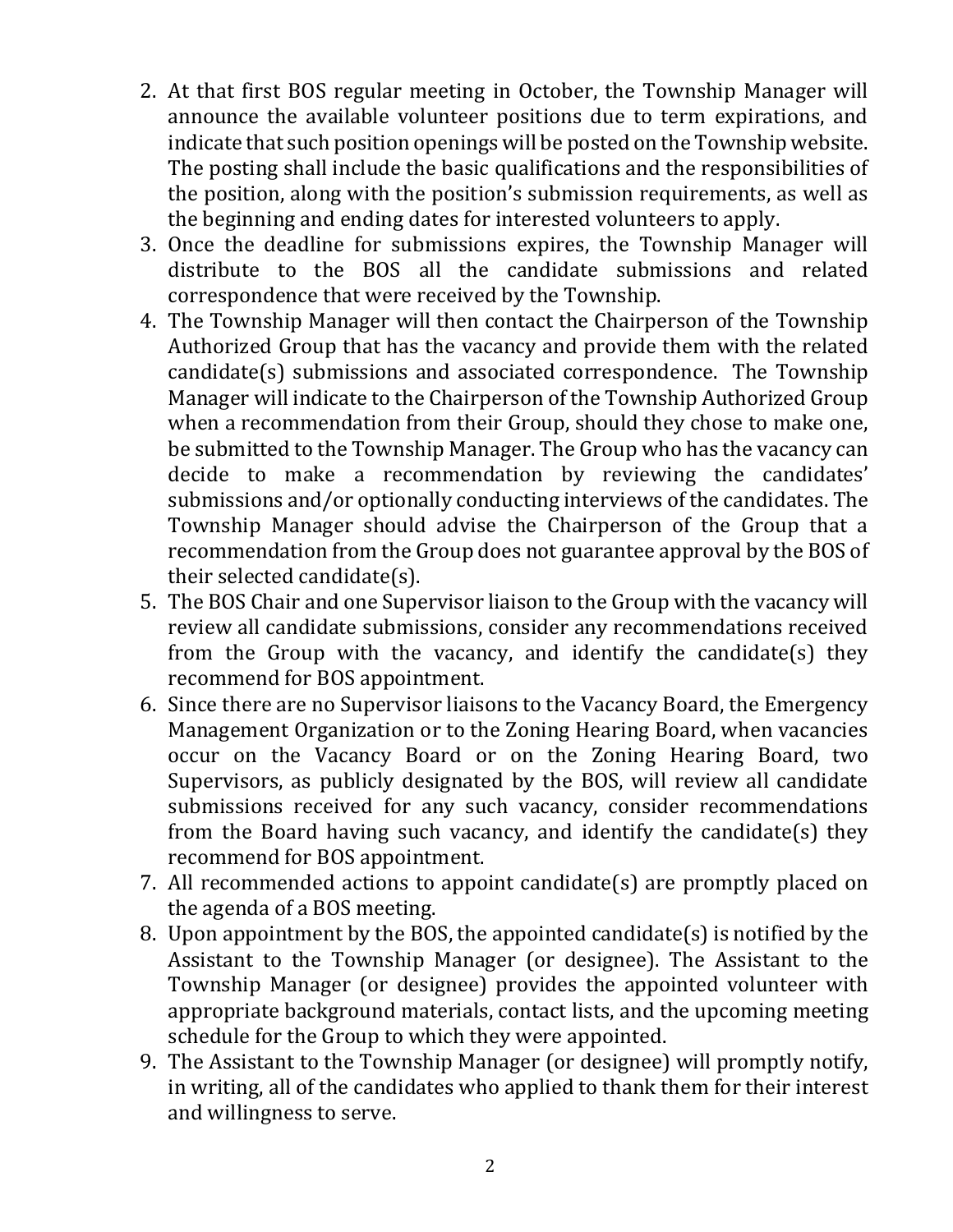- 10. If any volunteer who serves on a Township Authorized Group, decides to resign from their position prior to their term expiration, they are required to notify the Assistant to the Township Manager (or designee) and provide their date of resignation. At a BOS meeting, the Township Manager will announce the resignation of the volunteer and the remaining portion of their term. Upon acceptance of the volunteer's resignation by the BOS, the Township Manager will post the vacancy position on the Township website. The posting shall include the basic qualifications and the responsibilities of the position, along with the position's submission requirements, as well as the beginning and ending dates for interested volunteers to apply. Procedural steps 3 through 9 (above) shall be followed for such appointments.
- 11. In the unfortunate situation where a volunteer serving on a Township Authorized Group passes away while serving on a Township Authorized Group, the Township Manager will advise the BOS at a BOS meeting. Upon notification, the Township Manager will post the vacancy position on the Township website. The posting shall include the basic qualifications and the responsibilities of the position, along with the position's submission requirements, as well as the beginning and ending dates for interested volunteers to apply. Procedural Steps 3 through 9 (above) shall be followed for such appointments.
- 12. In the case of a mid-term vacancy on the EMA, the Township Manager will distribute all the candidate submissions and related correspondence that were received by the Township to the Chairperson of the EMA and the BOS. The EMA Chairperson may decide the process for determining how the EMA desires to select a candidate to fill the vacancy, whether by collectively reviewing the candidates' submissions and/or optionally conducting interviews of the interested candidates. The BOS Chairperson and one (1) Supervisor liaison to the EMA may review all candidate submissions, and thereafter communicate any recommendation(s) they may have to the Chairperson of the EMA to assist in the selection process. Following completion of the selection process, the EMA Chairperson shall place on the immediately-subsequent EMA meeting agenda an action to appoint the recommended EMA replacement member to serve the remainder of the term. Upon appointment by the EMA, the appointed candidate(s) is notified by the Assistant to the Township Manager (or designee). The Assistant to the Township Manager (or designee) provides the appointed volunteer with appropriate background materials, contact lists, and the upcoming meeting schedule for the EMA. The Assistant to the Township Manager (or designee) will promptly notify, in writing, all of the candidates who applied to thank them for their interest and willingness to serve.